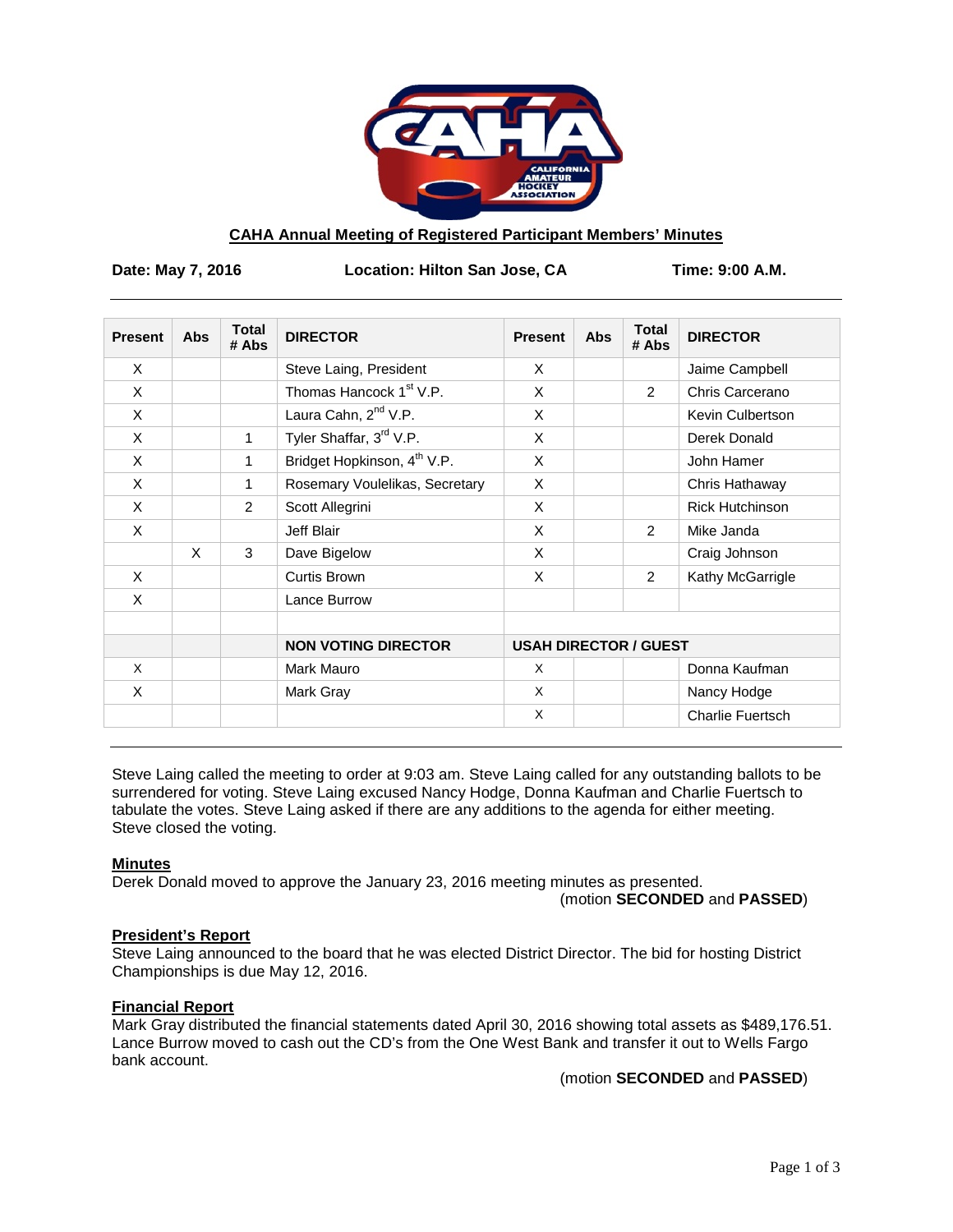Mark Gray reported that the papers were finally received from the USA Hockey Foundation. They will need to be signed by the new president and filed with USA Hockey Foundation. In addition, Mark Gray went over the Statement of Activity. The Block Grant funds are based on player registrations only. 75% of the funds from the 2014-2015 season were received in June 2015 and was expensed this year. The District Assessments are still outstanding. The billing usually comes in two billings, mid-season and then when the final numbers of players only are finalized, and if there is a difference then we are billed a final billing. Thomas Hancock moved to approve the financial statements as presented. Steve Laing stated that he finalized the Block Grant report and worked on a proposal for the purpose of the Block Grant funds and that will be reviewed with the new president. Steve Laing clarified the Block Grant funds received. Every June we receive two payments for the total registration numbers based on the previous season numbers since we do not know the actual registration numbers (players, coaches, etc.) for the upcoming year. Let's assume that the Block Grant total allocation for the upcoming year is \$75,000. The first payment in June represents 75% of the upcoming season's allocation and the second payment represents 25% of the previous season's allocation.

(motion **SECONDED** and **PASSED**)

Kathy McGarrigle moved to re-open the ballot voting because a ballot was submitted by an authorized signer who is present at the meeting but who did not sign the ballot.

(motion **SECONDED** and **PASSED**)

# **Dispute Resolutions & Penalty Review Report & CAHA Select Camp**

Thomas Hancock reported to the board that there were 48 additional match penalties since the November meeting; 11 of them were from the remainder of Nov-Dec., and 37 of them were from Jan.  $1<sup>st</sup>$  until now. Of those, 13 were youth and 24 were adult, bringing our combined total for the season to 110 match penalties with 44 being youth and 66 being adult. We had 43 hearings and we are scheduled for two hearings this afternoon; both parties will not be attending. There were a total of six-(6) one year suspensions for abuse of officials.

Thomas Hancock reported that 90 players from California advanced to the District Camp. Steve Laing added that there are a large number of college coaches here at the District camp and evaluators from all over. There are members from the National Select camp as well as members from the National office in attendance.

# **Youth Council Report**

Laura Cahn thanked the Youth Council members. The CAHA weekends went well as well as the CAHA State playoffs. Laura thanked all of the members assisting with the weekends and playoffs. Laura thanked Chris Carcerano for scheduling the CAHA weekends. As you recall, from the last meeting, Tyler Shaffar will be assuming that roll next season. Laura stated that the officials did a great job this year and thanked Mark Mauro.

Steve Laing reported that he received a complaint from the National Referee-in-Chief regarding the rules of the Anaheim Ducks High School League. These rules involve administrative rules (rostering of teams) and playing rules. The ADHSL uses a 9-dot system for faceoffs. This is forbidden by USA Hockey. They have to use the USAH playing rules. Steve received a copy of the ADHSL playing rules and forwarded it to the National office. There were three rules that were not in compliance and a handful that need approval from USA Hockey. The LA Kings High School League may also be using these same rules. Rosemary Voulelikas is following up with both leagues.

# **Adult Committee**

Tyler Shaffar reported that there were 64 adult teams participating in the Adult State Tournament this year. This represents an increase of 18% from last year. We had 18 Women teams participating in three Women divisions; this is a first for the tournament. Tyler believes that they can expand the tournament by using additional rinks, possibly Oakland.